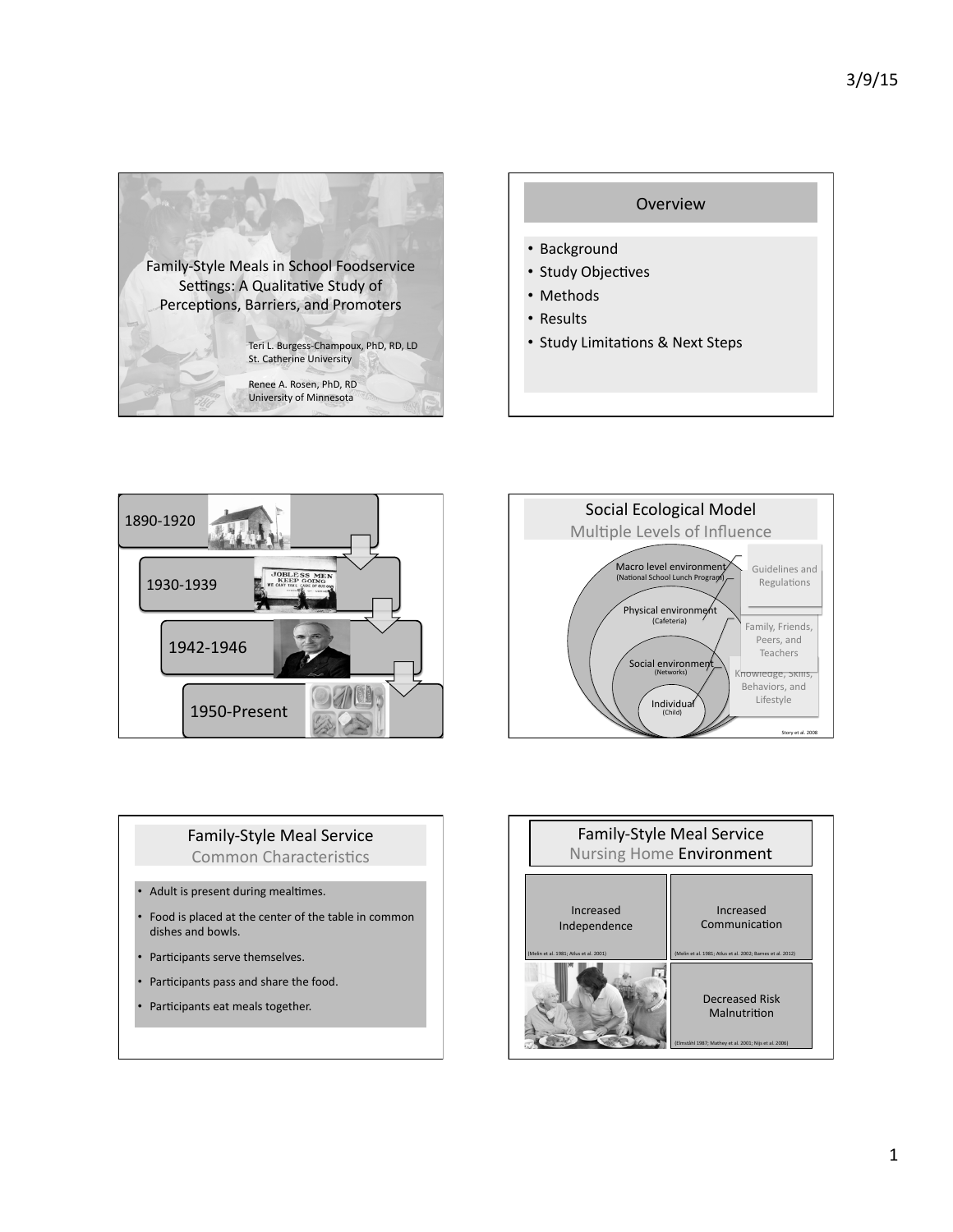| <b>Family Meals</b><br>Home Environment                                                                                               |                                                                                    |
|---------------------------------------------------------------------------------------------------------------------------------------|------------------------------------------------------------------------------------|
| <b>Dietary Behaviors</b><br>(Gillman 2000: Neumark-Sztainer 2003: Larsen 2007.<br>Burgess-Champoux 2009, Utter 2008, Christian 2013 ) | <b>Weight Status</b><br>(Sen 1997: Tayeras 2005: Gillman 2000:<br>Fulkerson 2008 ) |
|                                                                                                                                       | <b>Enhanced Language</b><br>Development<br>(Snow, Catherine et al. 2006)           |

| <b>Family-Style Meal Service</b><br>Childcare Environment     |                                                                                  |
|---------------------------------------------------------------|----------------------------------------------------------------------------------|
| Social & Motor Skills<br>National Foodservice Institute 2003) | <b>Healthy Eating Behaviors</b><br>(Sigman Grant et al. 2008: Gable et al. 2001) |
|                                                               | Self-Regulation of Food<br>Intake<br>Harnack et al. 2012: Branen et al. 1997)    |





## Phase One

- Qualitative research
	- Focus groups & individual interviews

## Phase Two

- Quantitative research
- Foodservice Director survey

## Phase One Objective

• To identify the perceptions, barriers, and promoters of a family-style meal service in a school food service setting.

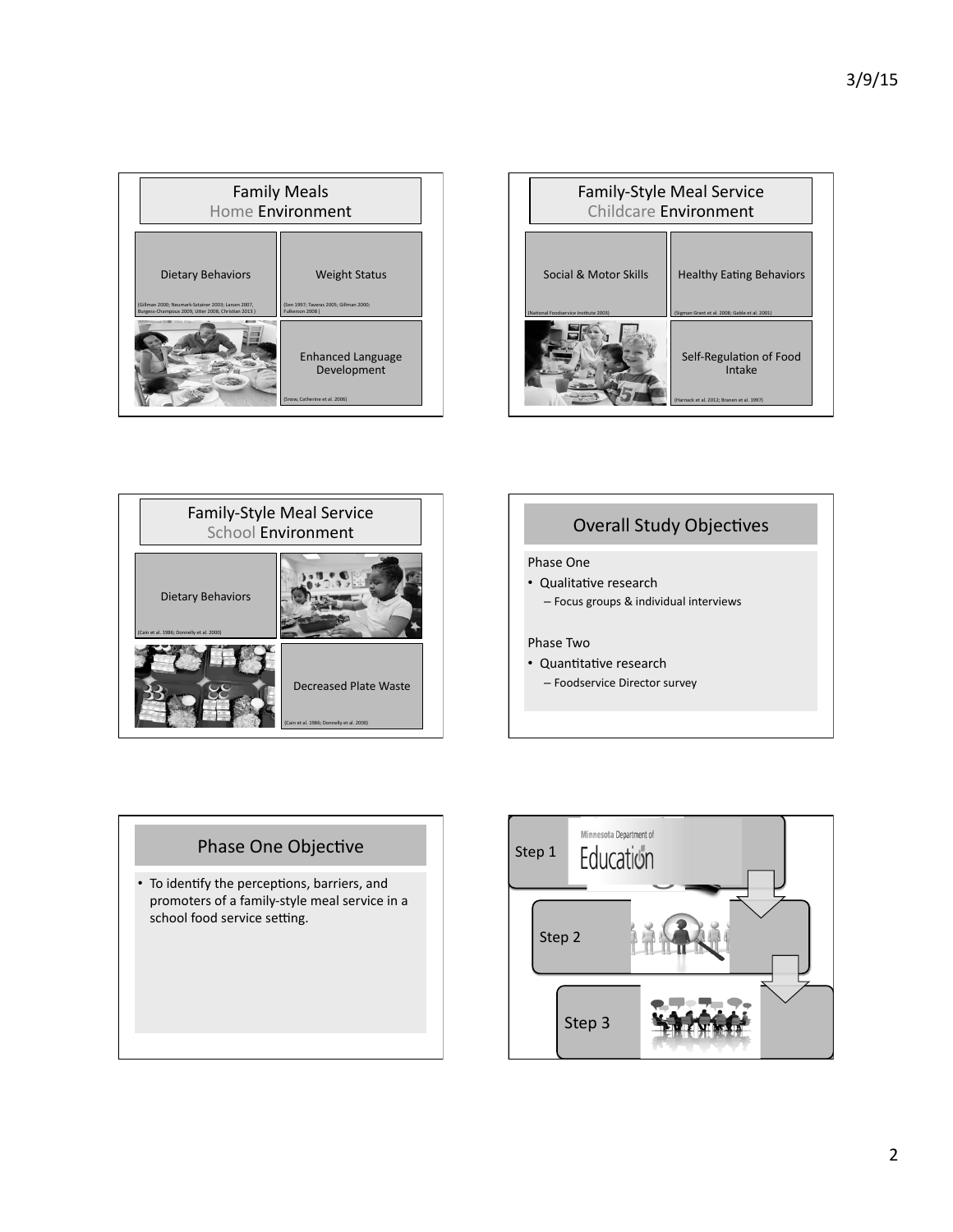| 5 Focus Groups                                                | 8 Individual Interviews                                    |
|---------------------------------------------------------------|------------------------------------------------------------|
| Parent, Teachers, Children<br>$(n=12)$<br>$(n=8)$<br>$(n=20)$ | Foodservice Directors (n=3)<br>School Administrators (n=5) |







| <b>Theme</b>                          | <b>Example Quotes</b>                                                                                                                                                                                                                                       |
|---------------------------------------|-------------------------------------------------------------------------------------------------------------------------------------------------------------------------------------------------------------------------------------------------------------|
| Life-skill Development                | "My kids, they know how to wash their hands, they<br>know how to use their utensils, they know how to clean<br>the table so it's nice and sanitary." (Parent)<br>"The cafeterias become classroom. Where students                                           |
|                                       | learn social behavior with adults and other<br>students." (School Director)                                                                                                                                                                                 |
|                                       |                                                                                                                                                                                                                                                             |
| <b>Food Preference</b><br>Development | "They look at their plate and its not palatable to<br>themBut you encourage them they take that risk<br>and they try the food, and they learn to eat and love.<br>It's great to be able to give them that opportunity to try<br>different foods." (Teacher) |